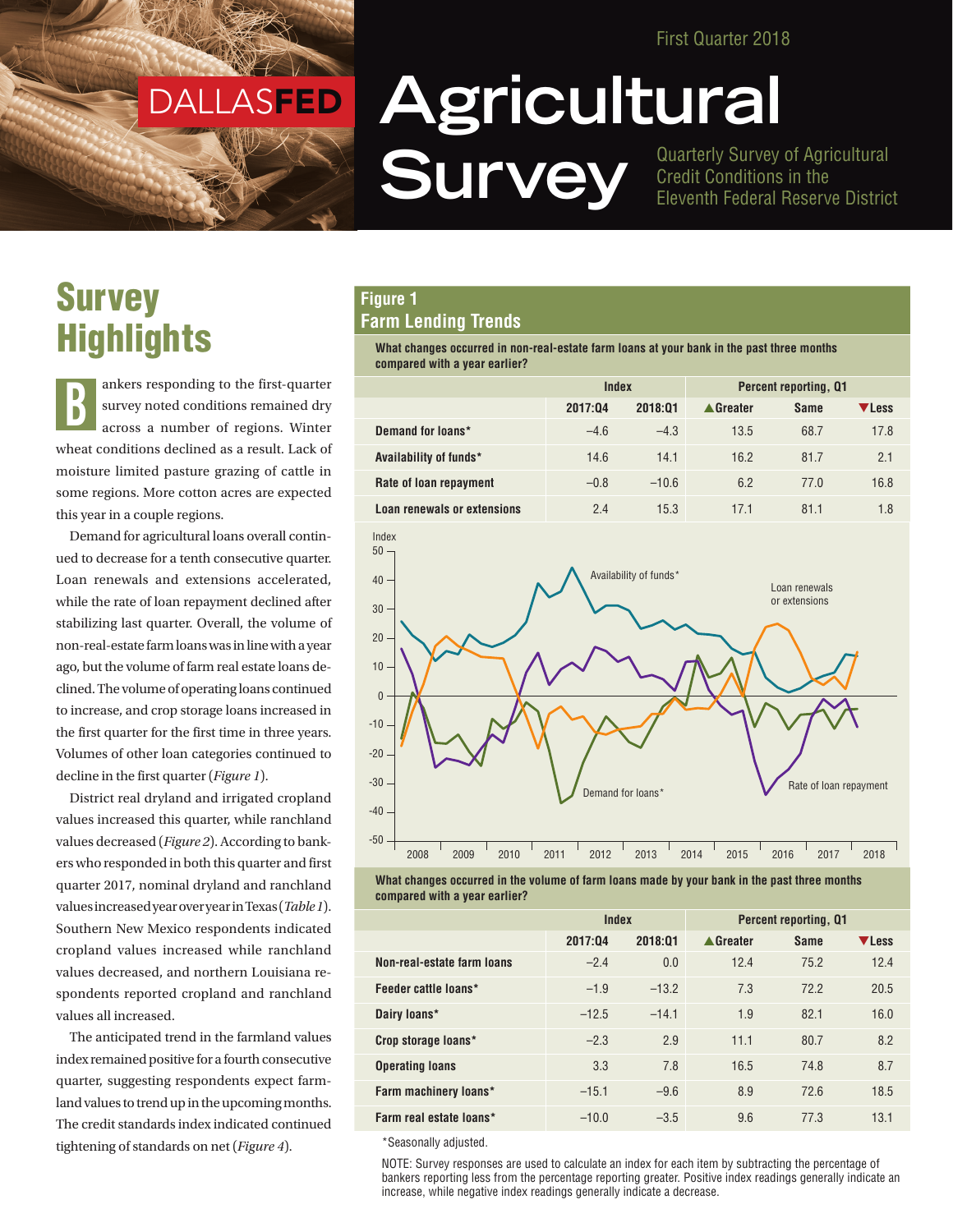# **Quarterly Comments**

**District bankers were asked for additional comments concerning agricultural land values and credit conditions. These comments have been edited for publication.**

**12 <sup>4</sup> <sup>5</sup> L O <sup>U</sup> ISIANA NEW MEXICO**

#### Region 1 • Northern High Plains

 $\blacktriangleright$  We need rain.

#### Region 2 • Southern High Plains

 $\blacktriangleright$  Drought is hurting our ag customers, and we are approaching the critical stage. Good, slow, soaking rain would help tremendously. I am happy to see positive movement for seed cotton to provide a safety net for our cotton farmers.

 $\blacktriangleright$  We have had an increased number of carryover loans due to the quality of the cotton crop. We have started off the year extremely dry, and the forecast is not favorable.

 $\triangleright$  Our area is extremely dry. There has been no measurable rainfall for well over 100 days. Dry weather has caused winter wheat to struggle; therefore, winter cattle grazing has been cut extremely short with cattle being sold or transferred to grow yards. This is extremely expensive and not cost effective at this point. All farm operating renewals have been extremely tight with some producers having a carryover balance from the 2017 crop year.

 $\blacktriangleright$  It has been an easier renewal season. Most rowcrop borrowers have either paid out or will once their cotton is ginned. There have been some exceptions stemming either from short crops due to early storm losses or from low cotton-fiber quality. Better cotton prices have helped. The recently announced ginning assistance support program will help as well. Stocker cattle have been challenged by poor wheat pasture for grazing. Cattle feeding margins have bounced back, at least for a while. Those who can will plant cotton instead of grain this year. If it doesn't start raining, it won't matter. Cotton insurance guarantees are decent at \$0.85 including seed.

#### Region 3 • Northern Low Plains

 $\blacktriangleright$  Washington politics is creating very unstable market conditions. There are some pricing opportunities in cotton and livestock, but grains are still too low for much opportunity. Drought conditions continue to be the driving factor in planning and budgeting this year. If conditions persist, there will be fewer producers next year.

▶ Current drought conditions have everyone concerned. There has been no significant moisture since Oct. 1. Pasture and wheat conditions are poor. Very little dryland farm prep has been started. Irrigated producers are watering their cover crops to get a stand.

 $\triangleright$  Our county is in extreme drought and has been since September. Winter wheat is poor, and there is no stocker grazing to speak of. About half the wheat has not even come up yet. Stock ponds are drying up and grass is short. Without substantial rain soon, producers will be forced to downsize cow herds again.

 $\blacktriangleright$  The last several months have been extremely dry. The majority of wheat pasture cattle were moved to grow yards. We were finally blessed with some good moisture. All pastures are recovering nicely.

#### Region 4 • Southern Low Plains

 $\blacktriangleright$  We had good cotton production, but it was a very expensive crop with no net revenue. Drought conditions are having a negative impact on livestock and wheat operations. Moisture is a great concern this year. Possible trade negotiations will directly impact agriculture, which could be good and bad.

#### Region 5 • Cross Timbers

 $\blacktriangleright$  Recent rains make for a brighter outlook after six months of very dry conditions.

#### Region 6 • North Central Texas

In the last week of February, our area got 12 to 17 inches of rain. We will have to see how it affects spring hay and crops.

#### Region 7 • East Texas

Corn planting is in full swing. Cotton acreage across the area is expected to be 10 to 15 percent higher. Cold and dry conditions until recently hampered winter grazing prospects. As a result, hay inventories are virtually depleted. A late and extended cold period could be costly.

#### Region 8 • Central Texas

 $\triangleright$  Oil field activity has slowly returned to our area, with several mergers and sellouts being noted, as well as new drilling and leasing in some areas. Rural land with wildlife is still selling the best, with a slow-

### Regions of the Eleventh Federal Reserve District

down in commercial loan requests. Ranchers are watching the pricing on spring calves to determine how bullish or bearish they will be this spring in buying cattle. The biggest single factor for all of the agriculture in our area will be rain in the coming months. Most people have run through old hay supplies and are anxious to start making new hay and to see green grass again. The rains we had were helpful, but more is needed in the coming months and summertime. Little or no corn has been planted yet due to wet field conditions. The cold winter should help the fruit trees and the fall pecan harvest if rains continue through the spring and summer.

 $\blacktriangleright$  We have ample moisture going into spring. Winter grasses and grains are looking good for grazing and haying later in the season.

#### Region 9 • Coastal Texas

 $\blacktriangleright$  Land with the agricultural property tax exemption is generally selling for an average of \$3,000 an acre. Smaller tracts (under a 100 acres) sell for more, and larger tracts generally sell for less. Additionally, properties with greater recreational value sell for more per acre. In general, land is not being valued using agricultural production as the primary valuation metric. Recreational usage is a significant factor.

Region 11 • Trans-Pecos and Edwards Plateau

 $\blacktriangleright$  Ranchers are having to bear higher feed costs as ranchland is extremely dry.

 $\blacktriangleright$  Livestock prices are good across the board. Future expectations continue to be driven by rainfall. Some areas recently received generous rainfall, but some areas continue to be shorted. Like most years, this is when moisture is expected, but if it does not rain in a general pattern over the Edwards Plateau in the next couple of months, many operators will be faced with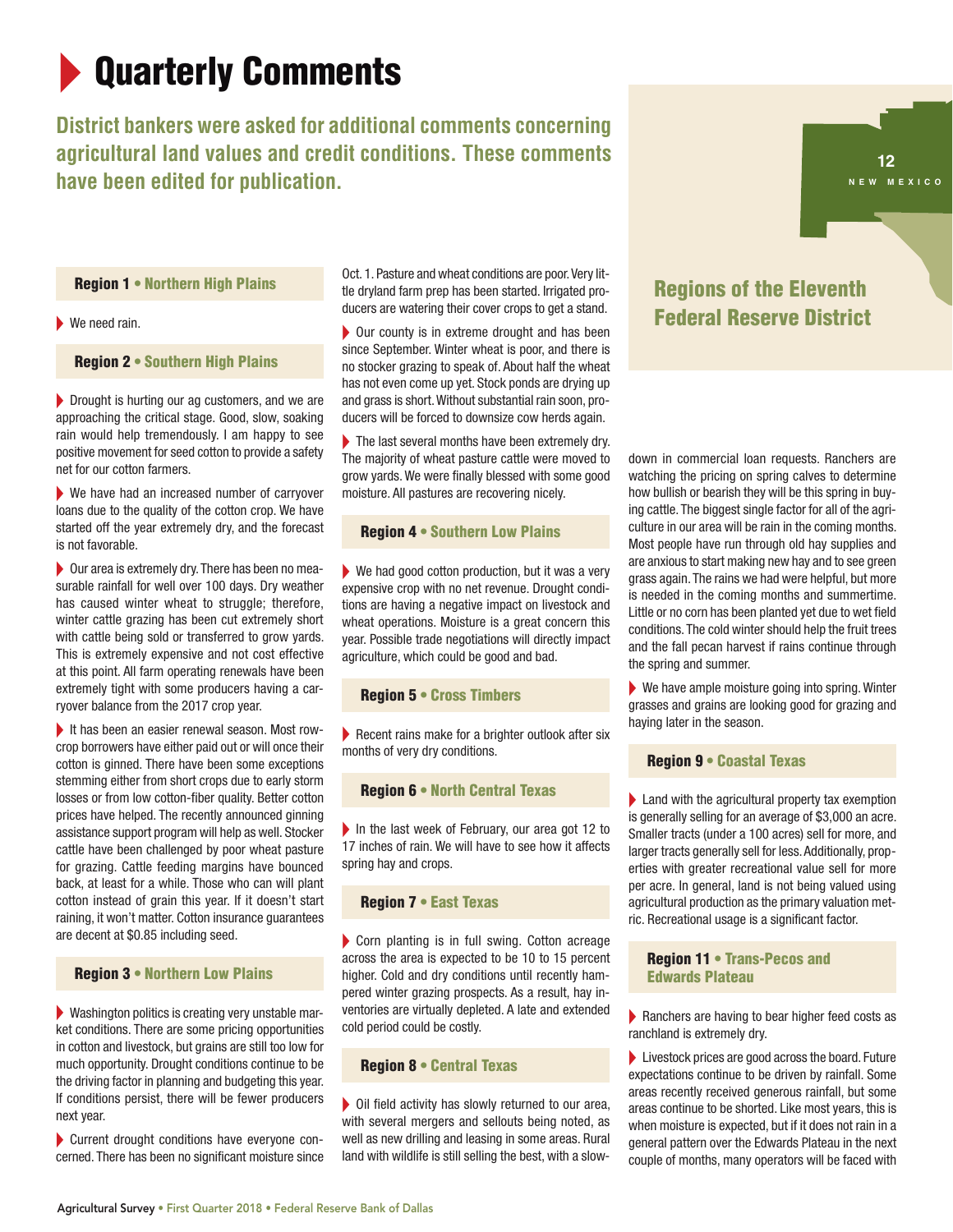



some difficult decisions with hot summer approaching. If rainfall rates are normal or above, this could be a very good year for our area with prices the way they are. Predators continue to be a major hurdle for sheep and goat operations as more and more places are sold off and taken out of production. Most new owners are not terribly concerned with predator control because it is not apparent to them on a daily basis how costly the problem is. However, when the deer herds begin to dwindle due to hogs, bobcats, foxes and coyotes, the issue will become more of a general concern to all landowners.

 $\blacktriangleright$  Rainfall overall has been scattered and light in relation to what is needed. Dry conditions are or will become critical if good rainfall is not received soon. Sheep and goat markets are very good, with cattle markets being reasonable based on historic prices. Predators remain a huge, increasing problem for sheep and goat producers and continue to drive many more to cattle, when the country is more suited to sheep and goats. The number of wild hogs continues to be high, and efforts to control them and other predators remain very important.

#### Region 12 • Southern New Mexico

 $\blacktriangleright$  We have extremely dry conditions over our lending area. Dryland wheat will likely be a complete loss this year. Livestock sale prices have remained steady to better, and lots of livestock continue to come to market as dry range conditions persist.

 $\blacktriangleright$  Conditions are very dry with no foreseeable change in weather patterns. The pecan harvest was very good with production approaching 4,000 pounds per acre. Cattle are coming off of alfalfa and forage pasture with preparations for the 2018 farm season. Commodity prices have improved slightly; however, they still remain somewhat compressed.

 $\blacktriangleright$  No measurable precipitation for five months is concerning, which impacts irrigated farmers' expenses and negatively impacts dryland yields as well.

|                |                                        | Banks <sup>1</sup> | Average<br>value <sup>2</sup> | <b>Percent change</b><br>in value from<br>previous year <sup>3</sup> |
|----------------|----------------------------------------|--------------------|-------------------------------|----------------------------------------------------------------------|
|                | <b>Cropland-Dryland</b>                |                    |                               |                                                                      |
|                | District*                              | 95                 | 1,928                         | 9.1                                                                  |
|                | Texas*                                 | 81                 | 1,957                         | 9.2                                                                  |
| 1              | Northern High Plains                   | $\overline{7}$     | 1,025                         | 0.9                                                                  |
| $\mathbf{2}$   | Southern High Plains                   | 9                  | 756                           | 11.8                                                                 |
| 3              | Northern Low Plains*                   | $\overline{7}$     | 915                           | 5.7                                                                  |
| 4              | Southern I ow Plains*                  | $\overline{7}$     | 1,185                         | 6.6                                                                  |
| 5              | <b>Cross Timbers</b>                   | 5                  | 1,550                         | 20.5                                                                 |
| 6              | <b>North Central Texas</b>             | 15                 | 2,870                         | 7.9                                                                  |
| $\overline{7}$ | East Texas*                            | $\overline{4}$     | 2,889                         | 6.7                                                                  |
| 8              | <b>Central Texas</b>                   | 10                 | 3,730                         | 6.3                                                                  |
| 9              | <b>Coastal Texas</b>                   | $\overline{7}$     | 2,543                         | 16.0                                                                 |
| 10             | South Texas                            | 4                  | 2,350                         | 8.7                                                                  |
| 11             | <b>Trans-Pecos and Edwards Plateau</b> | 6                  | 2,283                         | 16.7                                                                 |
| 12             | Southern New Mexico                    | 6                  | 425                           | 14.3                                                                 |
| 13             | Northern Louisiana                     | 8                  | 2,519                         | 7.1                                                                  |
|                | <b>Cropland-Irrigated</b>              |                    |                               |                                                                      |
|                | District*                              | 69                 | 2,596                         | 2.0                                                                  |
|                | Texas*                                 | 54                 | 2,385                         | $-0.3$                                                               |
| 1              | Northern High Plains                   | 7                  | 2,243                         | $-1.4$                                                               |
| $\overline{2}$ | Southern High Plains                   | 9                  | 1,735                         | $-6.3$                                                               |
| 3              | Northern Low Plains*                   | 4                  | 2,532                         | 12.3                                                                 |
| 4              | Southern Low Plains                    | 5                  | 1,600                         | 13.5                                                                 |
| 5              | <b>Cross Timbers</b>                   | n.a.               | n.a.                          | n.a.                                                                 |
| 6              | <b>North Central Texas</b>             | 4                  | 2,938                         | 18.5                                                                 |
| $\overline{ }$ | <b>East Texas</b>                      | 3                  | 3,300                         | 9.1                                                                  |
| 8              | <b>Central Texas</b>                   | 6                  | 3,992                         | 7.2                                                                  |
| 9              | <b>Coastal Texas</b>                   | 6                  | 3,083                         | 0.0                                                                  |
| 10             | South Texas                            | 4                  | 2,925                         | 6.5                                                                  |
| 11             | <b>Trans-Pecos and Edwards Plateau</b> | $\overline{4}$     | 3,963                         | $-1.4$                                                               |
| 12             | Southern New Mexico                    | $\overline{7}$     | 3,607                         | 8.0                                                                  |
| 13             | Northern Louisiana                     | 8                  | 3,625                         | 10.4                                                                 |
|                | <b>Ranchland</b>                       |                    |                               |                                                                      |
|                | District*                              | 108                | 1,757                         | 3.8                                                                  |
|                | Texas*                                 | 93                 | 2,089                         | 4.5                                                                  |
| 1              | Northern High Plains                   | $\overline{7}$     | 721                           | $-5.9$                                                               |
| $\mathbf{2}$   | Southern High Plains                   | $\overline{7}$     | 671                           | 5.2                                                                  |
| 3              | Northern Low Plains                    | $6\phantom{1}$     | 992                           | 17.3                                                                 |
| 4              | Southern Low Plains*                   | $\overline{7}$     | 1,138                         | $-12.4$                                                              |
| $5\phantom{1}$ | <b>Cross Timbers</b>                   | $6\phantom{1}$     | 1,742                         | $-0.7$                                                               |
| 6              | <b>North Central Texas</b>             | 16                 | 2,991                         | 11.6                                                                 |
| 7              | East Texas                             | 11                 | 2,891                         | 8.2                                                                  |
| 8              | <b>Central Texas</b>                   | 11                 | 5,595                         | 8.2                                                                  |
| 9              | <b>Coastal Texas</b>                   | $6\phantom{1}$     | 2,717                         | $-3.2$                                                               |
| 10             | South Texas                            | $\overline{4}$     | 2,575                         | 10.0                                                                 |
| 11             | <b>Trans-Pecos and Edwards Plateau</b> | 12                 | 1,629                         | $-1.2$                                                               |
| 12             | Southern New Mexico                    | 6                  | 321                           | $-12.1$                                                              |
| 13             | Northern Louisiana                     | 9                  | 2,172                         | 10.2                                                                 |
|                |                                        |                    |                               |                                                                      |

Seasonally adjusted.

<sup>1</sup> Number of banks reporting land values.

2 Prices are dollars per acre, not adjusted for inflation.

3 Not adjusted for inflation and calculated using responses only from those banks reporting in both the past and current quarter.

n.a.—Not published due to insufficient responses but included in totals for Texas and district.